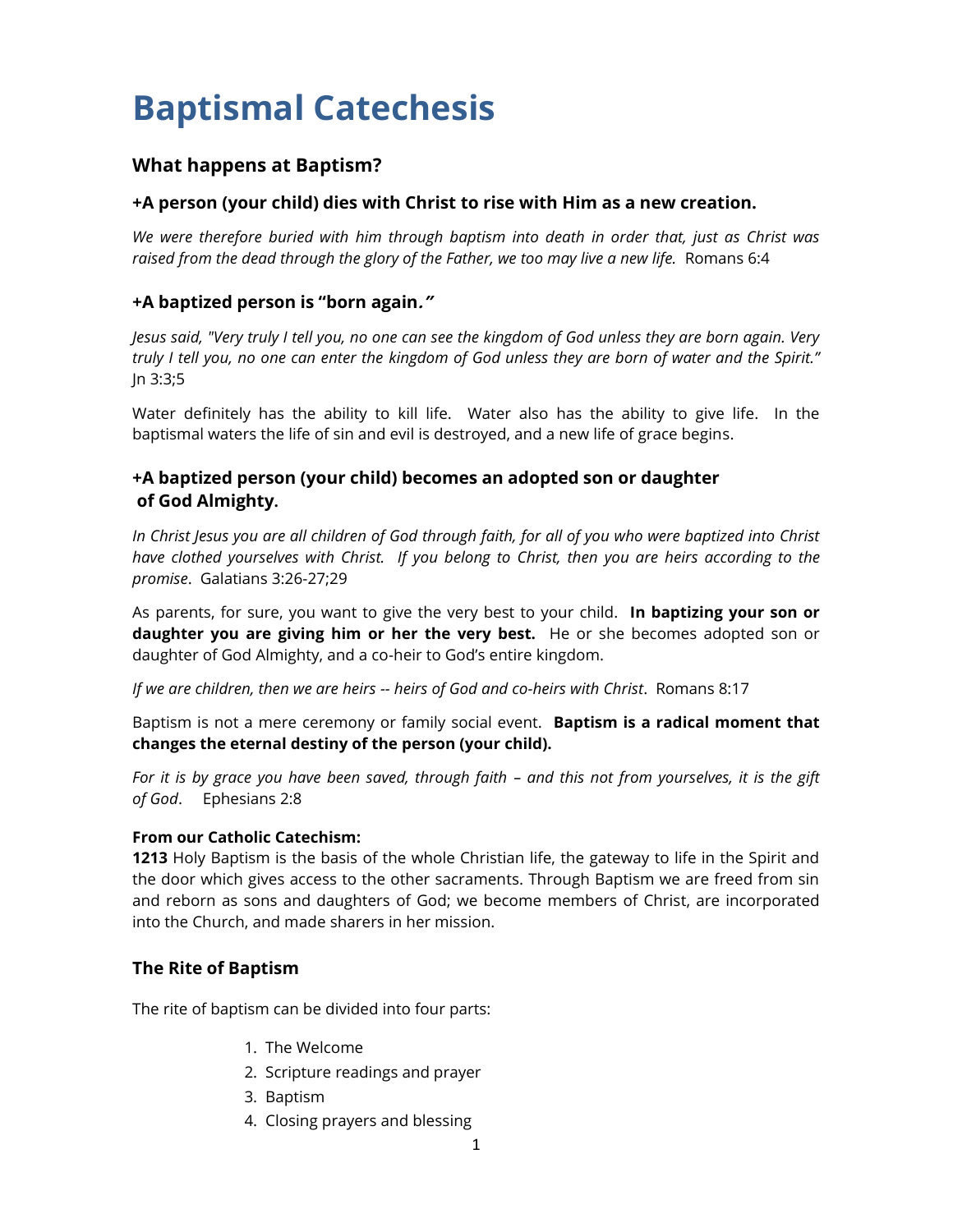## **The Welcome**

The minister clarifies the reason you and others are gathered in the sacred place of the church. He welcomes you and your family and asks the name you have given to your child, a name that will be respected for all eternity. Then, the minister will ask for clarification from you: *What do you ask of God's Church for your child?* Your answer: "Baptism."

The minister will then speak to you about your duties and responsibilities as Catholic Christian parents in raising your child in the Catholic faith. You will be asked: *Are you able and willing to accept your responsibility?* 

For the celebration to continue you must answer "yes."

We know that words can be cheap. "Shades of truth" are common. Almighty God, however, considers words important. He instructs: "Say 'yes' when you mean 'yes' and 'no' when you mean 'no.' Matt.5:37

God spoke the world and all life into existence. He said the word and it happened. God only speaks truth. He expects us, His created image, to only speak truth as well.

The Lord is not forcing you to say "yes" at your child's baptism. But, if you do, the Lord will hold you accountable for the "yes" you have spoken.

The "welcome" ends with a simple yet very meaningful gesture: the minister will trace a cross on your child's forehead, claiming your child *for Christ*. Then, the minister will invite you and the godparents to do the same.

## **The Word of God (Scripture & Prayer)**

The Catholic Church teaches that God is the author of Sacred Scripture. The Bible is the Word of God. All our Catholic teachings are based on the Word of God and cannot be in contradiction to God's revealed Word. By listening to God's Word, we receive instruction from God Himself.

After a selection from Holy Scripture is read, the minister will expound on it for your instruction with a short homily. Next, the Christian community will pray for the child about to be baptized, and for his or her family to be given the spiritual strength to faithfully hand on the Catholic faith to the child.

Finally, in a *prayer of exorcism*, the minister will pray to free your child of any evil spirit and influence, and cleanse your child from original sin, that your child may become a temple of God's glory.

The minister anoints the child on the breast, tracing a cross with the Oil of Catechumens, or the oil of salvation in Christ, and he prays for the child to have strength "in the power of Christ our Savior."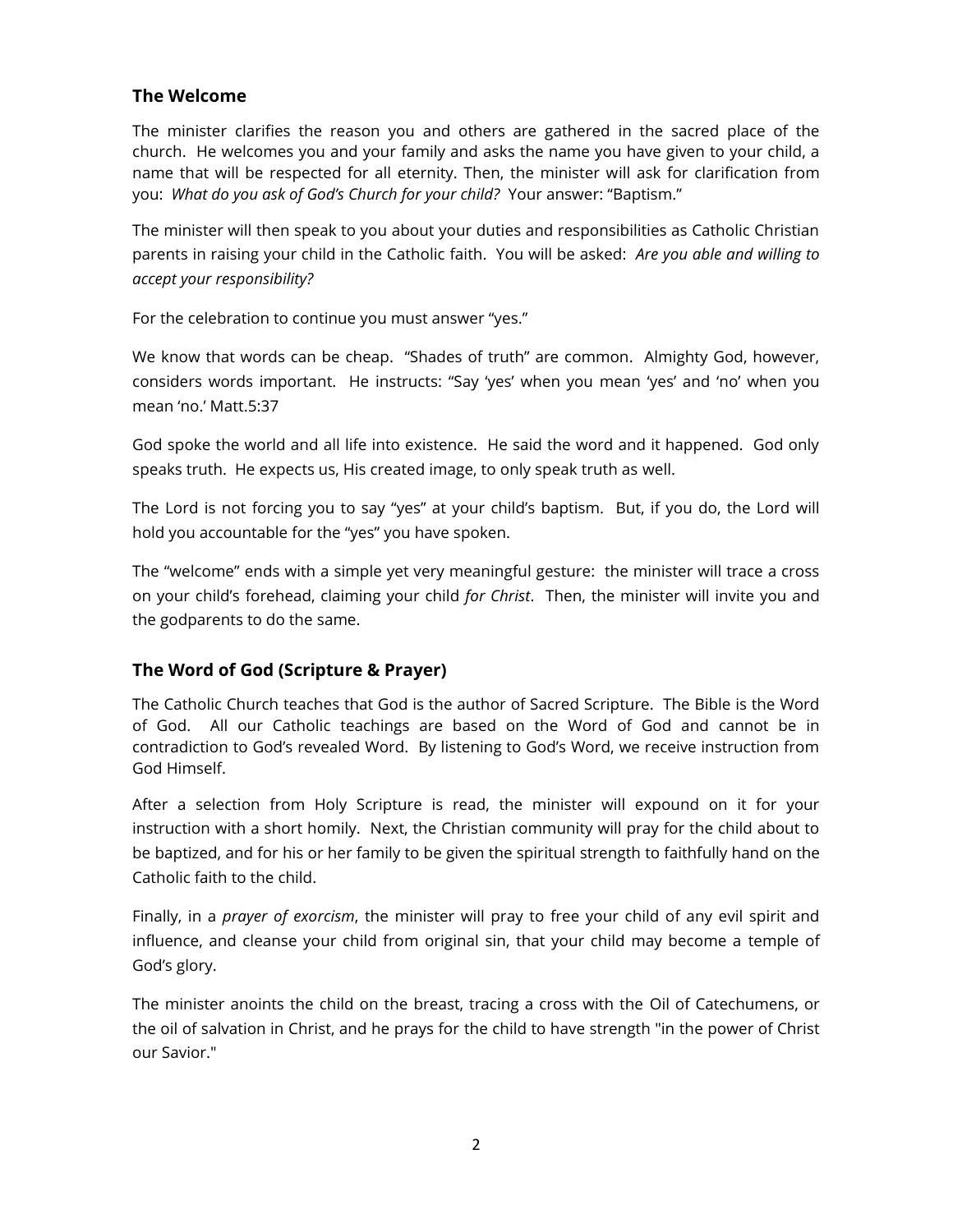## **Baptism**

This central moment of the sacrament has several parts:

- *1. Blessing of the water*
- *2. Renewal of Baptism Promises*
- *3. Profession of Faith*
- *4. The Baptism, Anointing, Clothing, and Candle-lighting*

#### **Blessing of the Water**



The celebrant asks that the power of the Holy Spirit fill the waters, so that the child may become a new creation, modeled on the death and resurrection of Jesus. In this prayer, we recall the waters of Creation, the Flood, the Red Sea, the Jordan, and the water which flowed from Christ's wounded side on the Cross. The baptismal font is the descendant of them all. It is the womb of the Church, from which your child is reborn in Christ and becomes a member of God's holy family. For these reasons, the font has a prominent place close to the altar and pulpit

#### **Renewal of Parents' Baptismal Promises**

The priest asks you three times to reject Satan, his temptations, and evil. These are realities in the spiritual life and influence our world.

## **The Profession of Faith**

The minister asks you three questions. They are the heart of the Catholic faith:

- *1. Do you believe in God the Father Almighty, Creator of heaven and earth?*
- *2. Do you believe in Jesus Christ, his Son, our Lord, who was born of the Virgin Mary, was crucified, died, and was buried, rose from the dead and is now seated at the right hand of the Father?*
- *3. Do you believe in the Holy Spirit, the Holy Catholic Church, the communion of saints, the forgiveness of sins, the resurrection of the body and life everlasting?*

These are the Baptismal vows which you renew for yourself and make for your child. The rejection of sin and the profession of the faith which you proclaim publicly. Answering these questions aloud before God and the church renews the promises once made for you in Baptism.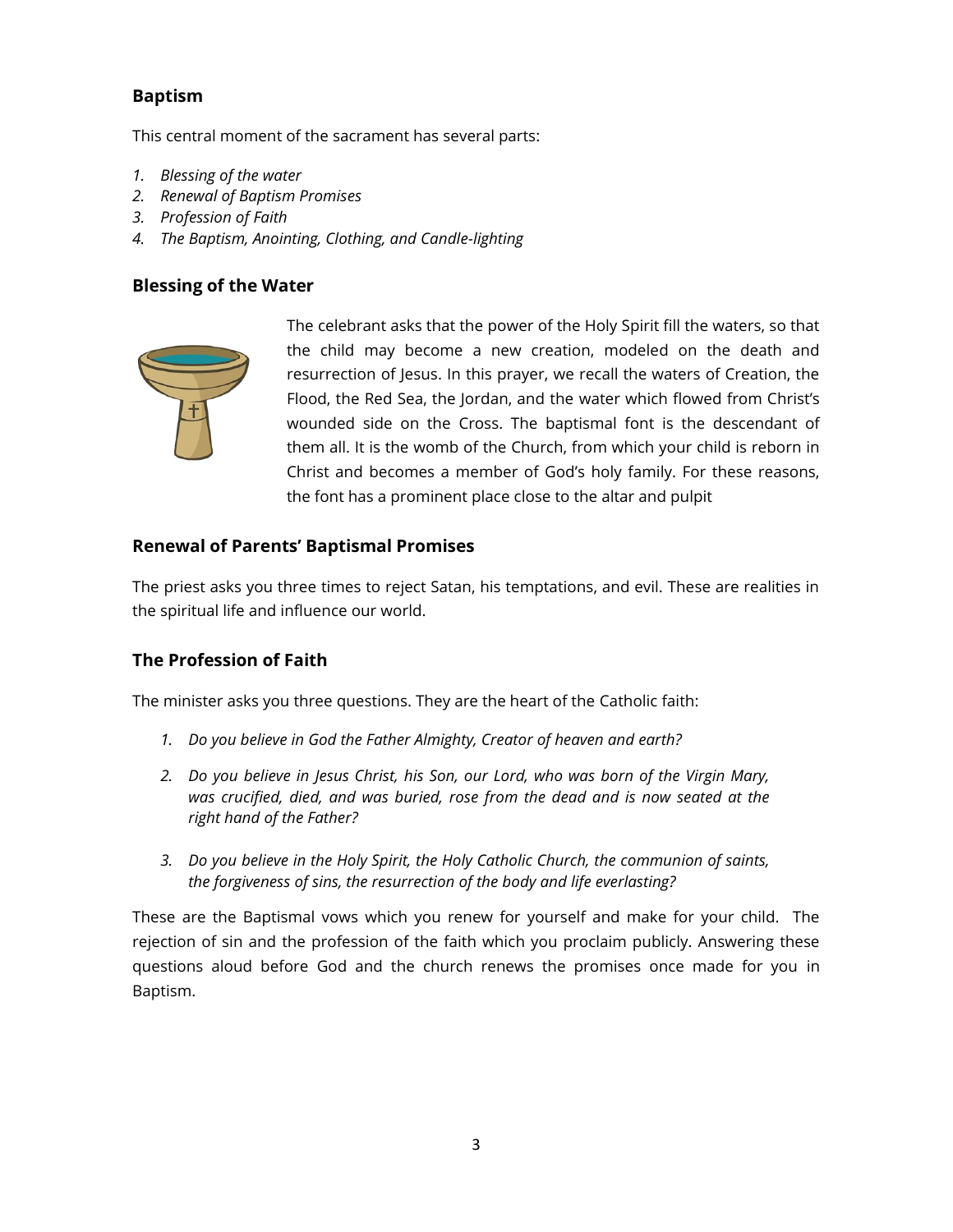## **The Baptism**

You have brought your child to the place where the Catholic community worships. You have heard the Word of God. You have made a public declaration of faith.

### Now, the minister asks:

*Is it your desire that your child be baptized in the faith of the Church which we have all professed with you?*

With your 'YES', the minister pours water over the child praying:

*I baptize you in the Name of the Father and of the Son and of the Holy Spirit.*

Your child is now a child of God, born again in the life of the Spirit, and a member of the Body of Christ, the Church.

## **The Anointing**

The priest *anoints* the child with perfumed oil, called chrism. This same oil is used to anoint priests and even royalty. Jesus was anointed priest, prophet, king. A baptized person shares the same priesthood, prophetic, and royal ministry as Jesus Christ.

## **The Clothing**

The white garment worn at baptism signifies the baptized person's Christian dignity as being born again in the Spirit and being a member of the Body of Christ. The minister prays that the newly baptized person will keep his or her dignity unstained throughout his or her earthly life.

## **Candle-lighting**

The newly baptized person receives a candle which is lit from the Easter candle, or Paschal candle, or simply the Christ candle.

Jesus is the Light of the world. He is the light of truth, goodness, and grace. The baptized person is to bear the Light, who is Jesus, into the world, for truly this person is now a child of the Light.



## **Closing Prayers and Blessing**

The minister invites the assembly to pray the only prayer that Jesus taught His disciples, the Lord's Prayer. This prayer contains all we need to pray for, and in the order, we should pray for them. The Lord's prayer is our prayer as Christians, as sons and daughters of God.